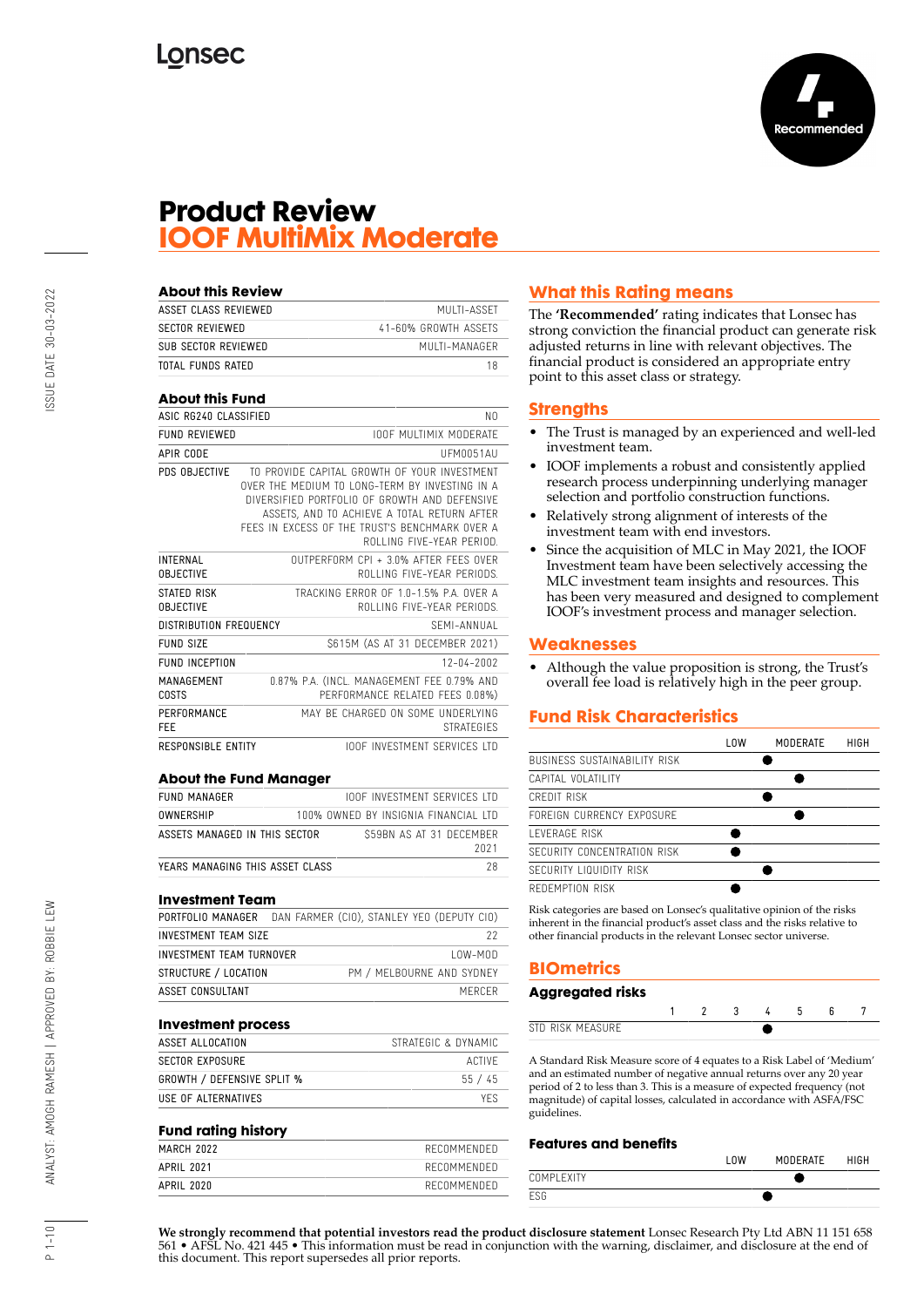# **IOOF MultiMix Moderate**

#### **Fee profile**

|                      | l OW | MODERATE | HIGH |
|----------------------|------|----------|------|
| FFFS VS. UNIVERSE    |      |          |      |
| FFFS VS. ASSFT CLASS |      |          |      |
| FFFS VS. SUB-SFCTOR. |      |          |      |

Fee BIOmetrics are a function of expected total fee as a percentage of expected total return.

## **What is this Fund?**

- The IOOF MultiMix Moderate Trust (the Trust) is a 55%/45% growth / defensive Multi-Manager offering that has exposure to a broad range of asset classes (including equities, fixed interest, property and alternatives) and employs a selection of specialist investment managers.
- The Trust is managed by IOOF Investment Services Ltd ('IOOF' or 'the Manager'). IOOF adopts a Multi-Manager and active investment approach. IOOF's investment philosophy is guided by a number of key principles which have foundations in academic research. Firstly, active investment managers can outperform sector benchmarks over the long term. Secondly, in-depth research and analysis can provide superior insight and provide the potential for outperformance. In addition, the Strategic Asset Allocation (SAA) decision is the single largest contributor to a portfolio's success, actively (or tactically) moving from the SAA in the short term can be a source of unrewarded risk, and investment style can have a significant impact on performance.
- The Manager seeks to generate returns through SAA, medium-term Strategic Tilting and active manager selection. The Trust is constructed to be style neutral.
- As per the PDS dated 30 November 2019, the ongoing annual fees and cost to investors in the Trust includes (a) management fees and costs of 0.87% p.a. which comprise 0.79% p.a. management fee and a 0.08% performance fee and (b) net transaction costs for the Trust which were 0.16% p.a. for the 12-month period ended 30 June 2021. Transaction costs include explicit (e.g. brokerage, stamp duty, clearing) and implicit (buy/sell spreads in multi-asset) costs of buying and selling underlying assets (like shares or fixed income) and the cost of hedging/protection strategies incurred in managing the Trust. These costs are not paid to the Manager. Some transaction costs may be incurred due to investor activity (e.g. buying securities when new application money flows into the Trust and selling securities to meet Trust redemptions) and these may be recouped via the Trust's buy/sell spreads (an investor activity fee). As at the time of this review, the Trust's buy/sell spreads were 0.08%/0.08% but as these can change frequently depending on market conditions, please refer to the Manager for the latest information.

## **Using this Fund**

**This is General Advice only and should be read in conjunction with the Disclaimer, Disclosure and Warning on the final page.**

- Lonsec notes that the Manager has produced a Target Market Determination ('TMD') which forms part of the Responsible Entity's Design and Distribution Obligations for the Trust. Lonsec has collected the TMD that has been provided by the Manager and notes that this should be referred to for further details on the Target Market Summary, Description of Target Market and Review Triggers.
- Multi-Asset Class Multi-Manager Funds are well suited to investors who desire a diversified portfolio, but have limited capital to invest.
- The Trust uses a slightly higher exposure to growth assets than income assets, and is expected to have lower short-term fluctuations in value than the other growth-based investment funds. Its aim is to produce capital growth in a medium- to long-term time frame. It has a "balanced" exposure to shares, property and fixed income assets.

## **Suggested Lonsec risk profile suitability**

SECURE DEFENSIVE CONSERVATIVE BALANCED GROWTH HIGH GROWTH

e

For guidance on appropriate asset allocations and risk profiles, refer to the latest Lonsec Strategic Asset Allocation Review and Risk Profile Definitions on our website.

## **Changes Since Previous Lonsec Review**

- IOOF Holdings Ltd has changed its name to Insignia Financial Ltd. The Insignia Financial Group is made up of a number of leading brands including IOOF and MLC.
- Since the acquisition, there have been no significant changes to the investment philosophy and/or process.
- Within fixed interest, the Manager replaced T Rowe Price with Ardea Investment Management and PIMCO with PGIM Australia Pty Ltd.
- Since the acquisition of MLC in May 2021, the IOOF Investment team have been selectively accessing the MLC investment team insights and resources. This has been very measured and designed to complement IOOF's investment process and manager selection.
- The Investment team has obtained access to MLC Asset Management's consulting resource – JANA. The input from JANA has thus far been limited compared to the services received from the incumbent dedicated asset consultant – Mercer.

## **Lonsec Opinion of this Fund**

## **People and resources**

• In May 2021, Insignia Financial Ltd (ASX code: IFL) completed its transaction agreement with the National Australia Bank (ASX Code: NAB) to acquire 100% of the MLC wealth management business. Upon finalisation of this transaction, the investment resources and personnel have begun working together to manage their respective products. With both businesses having significant experience in investment management, there are positive synergies meaning the collaboration has been additive to both parties. Further, there have been minimal disruptions to investment processes or personnel. Lonsec believes this process was professionally managed and has therefore resulted in a smooth transition and ongoing function for both businesses. Reporting lines, roles and responsibilities remain clear and undisrupted.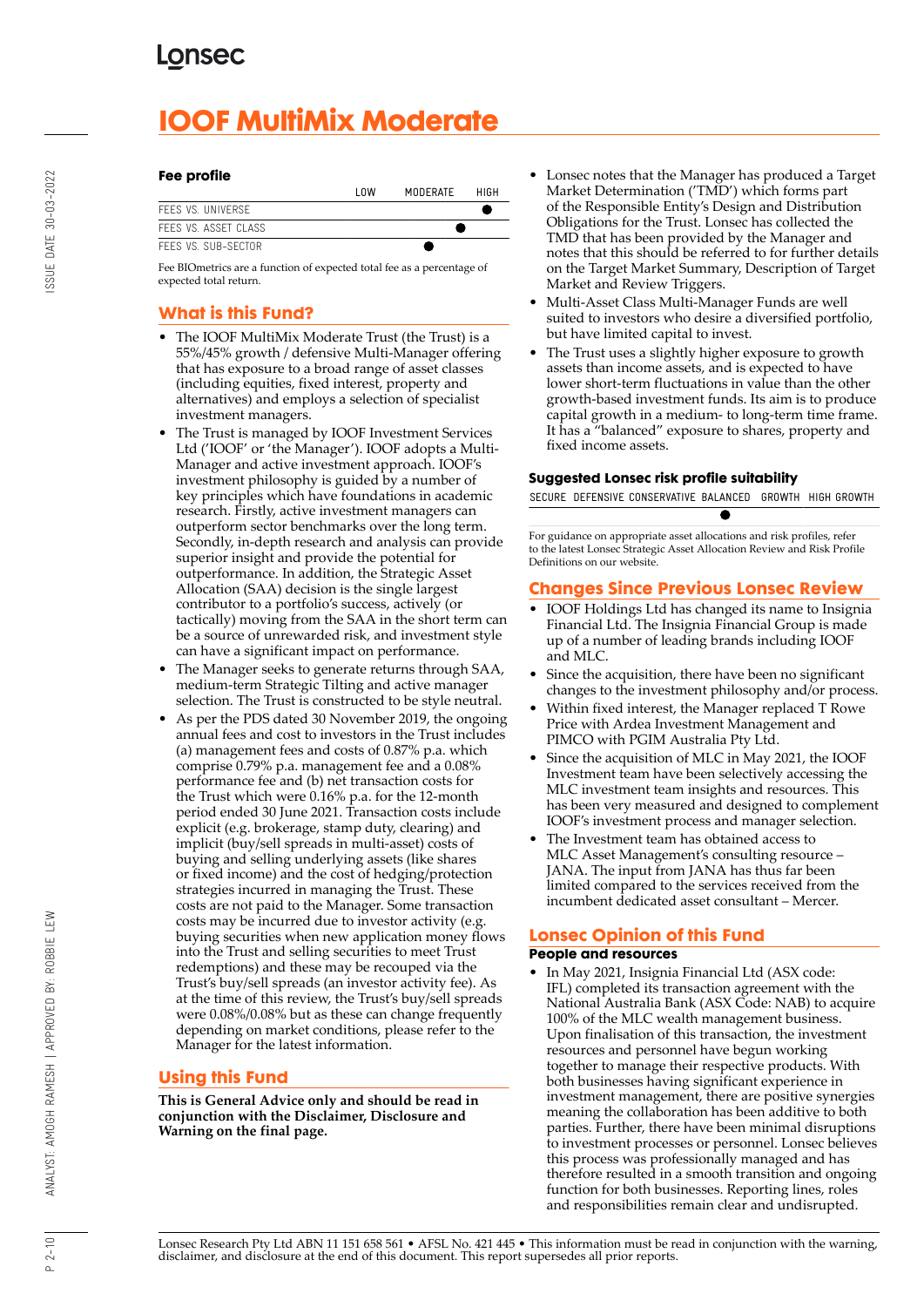# **IOOF MultiMix Moderate**

- The investment team is led by CIO Dan Farmer and further succession planning efforts also saw the appointment of Stanley Yeo as Deputy CIO and Head of Equities. Farmer previously managed the Australian equities portfolios at IOOF, and prior to joining the organisation, was Senior Executive Investments at Telstra Super. Lonsec believes that Farmer possesses the appropriate experience and skills to lead the team and has skilfully navigated the changes that have arisen from the MLC/Insignia Financial Ltd merger.
- The team consists of 22 people in total, other than Farmer and Yeo. The rest of the team comprises six heads of asset class/implementation, one head of governance, five portfolio/asset managers, one asset allocation manager, three performance analysts, three implementation analysts and one governance specialist. IOOF does not have resources solely dedicated to managing the diversified Trusts, which are the responsibility of Yeo.
- IOOF relies on the services of an external asset consultant, Mercer, when formulating individual strategies. Mercer provides ad-hoc advice and is an important input in terms of formulating strategic asset allocation and strategic tilting. Lonsec views Mercer as well-equipped to provide guidance and advice to the team. Lonsec believes there is a balance to be struck by the Manager when considering advice from Mercer whilst maintaining full discretion over portfolio management decisions. Pleasingly, their working relationship appears collaborative but this will continue to be an area of focus for Lonsec in future reviews.
- The Manager's variable remuneration structure is measured against individual asset sector benchmarks and peer group comparisons and is linked to rolling one and three-year performance periods. Lonsec considers this to be a reasonable alignment with short and medium-term performance, however less so with longer-term objectives in high risk profile funds managed by the team. IOOF allows members of the investment team to receive their bonuses (up to 100% base) in IFL shares. Lonsec views this change positively and believes it promotes further alignment and retention across the team. Lonsec understands the scheme is available to more senior investors Farmer and Yeo have additional locked-up periods for three years with respective tenure and performance hurdles in place.

## **Asset allocation**

- IOOF has a clearly defined SAA process that is segregated into three primary steps: 1) Develop risk and return estimates and ensure they are consistent with the Trust's guidelines, 2) Stress test the predefined asset allocation under various different scenarios, 3) Implement the desired allocation across the portfolio. Lonsec believes the overall SAA process is reasonably intuitive and pragmatic, and not unlike peers in this sector.
- IOOF also employs a 'Strategic Tilting' framework whereby occasional deviations from long term SAA are made when the Manager views markets to be at extremes of mispricing. Lonsec is supportive of this approach, believing it may provide a basis for improving the risk/return outcome for investors.

Furthermore, Lonsec is encouraged by IOOF introducing dedicated resourcing to the asset allocation process.

- In recent years, Lonsec has noticed a more concerted effort to conduct more regular reviews of the static SAA benchmarks. Lonsec has been supportive of this effort, as the active approach to SAA provides not only a source of value add (or loss minimisation in down markets) but also encourages innovation (new asset classes and strategies), well-developed insights and more timely adoption of market innovations and emerging trends.
- In February 2021, the Manager undertook its SAA review with Mercer and no changes were made. Of note, the SAA review with Mercer is conducted every three years and every other year the SAA review is conducted internally.

### **Research approach**

- IOOF's research process integrates both quantitative and qualitative factors. The quantitative process is used to establish specific risk/return objectives at both the Trust and sector level and also to assist in the screening, modelling and identifying investment managers that in aggregate have the attributes to construct a blended portfolio to meet a specific return and risk target. Overall, Lonsec considers IOOF's manager research process to be detailed and transparent.
- IOOF's research process aims to establish a narrow universe of funds that have been filtered by various criteria including IOOF's house views on suitable styles of managers for given asset classes and managers rated highly by Mercer. While Lonsec has a positive view of the depth and breadth of Mercer's domestic and global investment manager coverage, Lonsec is mindful of increased turnover within Mercer's Manager Research Boutique (MRB) over recent years. Combined with IOOF's sector specialist model, Mercer's MRB has allowed the Manager to undertake research across a broader range of underlying managers and strategies. Stability at Mercer will be important to IOOF and the Trust's management.
- Pleasingly, IOOF has a well-developed list of designated backup managers in the event of an adverse scenario eventuating (i.e. key Portfolio Manager departing). Lonsec looks favourably on multi-manager strategies having well-formulated contingency plans, believing it to be consistent with industry 'best practice'.

## **Portfolio construction**

- IOOF's portfolio construction process is largely dependent on its desired level of volatility, its macroeconomic assessment of markets and its underlying manager research effort. Initially, individual sector specialists are responsible for constructing their individual sleeves of the portfolio, with an optimisation process taking place separately at the headline fund level.
- Pleasingly the Manager has opted to diversify its underlying exposures across a wide array of individual asset classes, notably, equities, fixed interest, listed and unlisted property and alternatives.

 $P_3 - 10$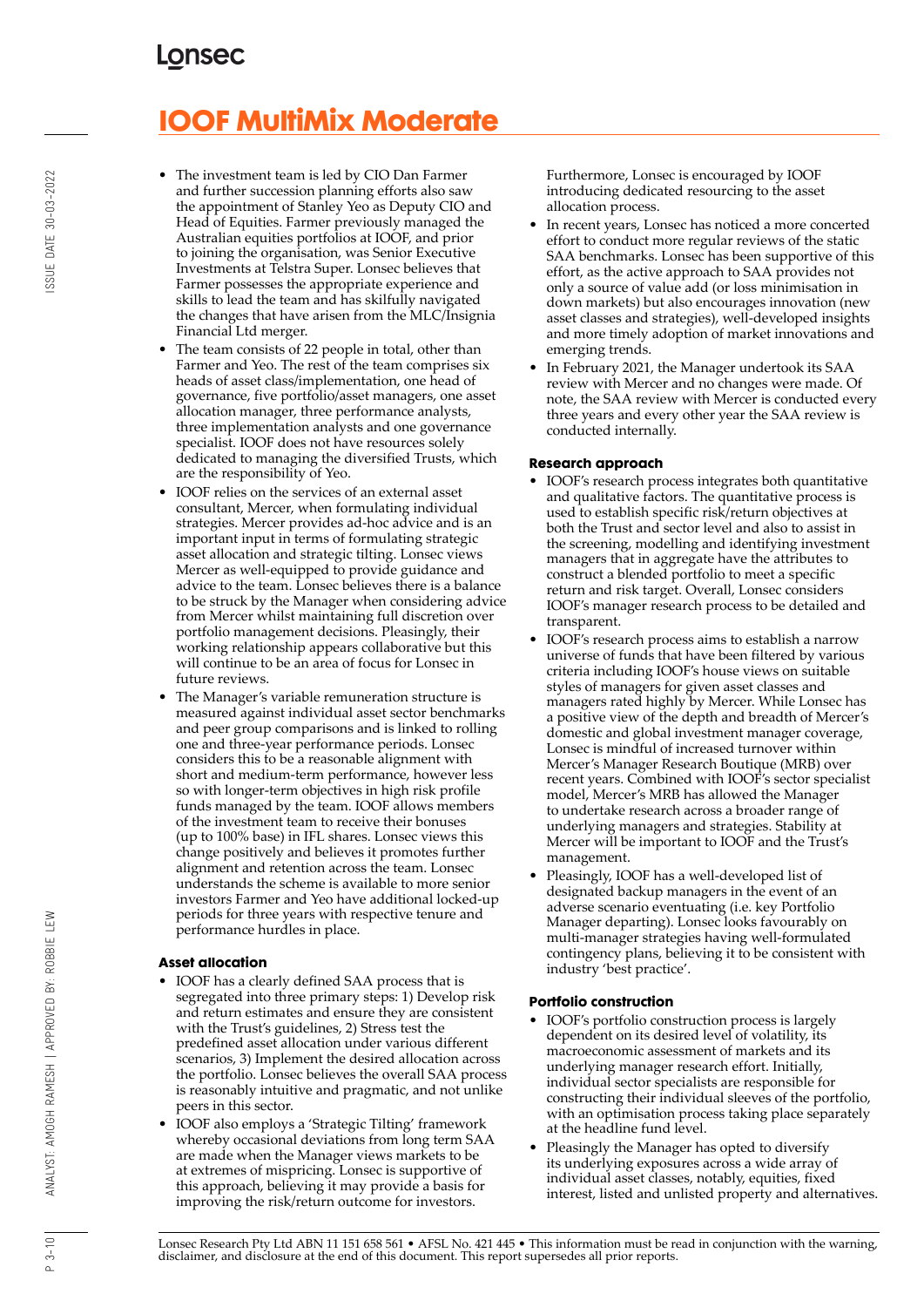# **IOOF MultiMix Moderate**

Lonsec looks favourably on multi manager offerings diversifying their underlying asset class selection, believing it can promote a wider source of alpha generation.

• Lonsec considers it necessary to have a robust compliance culture and well-integrated backoffice infrastructure to adequately manage internal mandates. In this regard, Lonsec believes IOOF is capable of managing these mandates but will continue to reassess this aspect in future reviews.

### **ESG Integration**

- The Manager has articulated a commitment to the integration of ESG within their investment process with evidence of a policy framework and public positioning. The ESG policy is freely available on the firm's website. Overall Lonsec views the strength of this commitment to be in line with peers.
- The level of disclosure with respect to the Manager's proxy voting policy and voting outcomes is in-line with peers with a limited policy framework. While reporting on voting decisions is publicly available, the reporting is lagging peers. The Manager does not provide any details on engagement policy or engagement outcomes.
- There is clear evidence of ESG incorporation when selecting a manager. Elements of ESG are visible throughout the product design process. High-level monitoring of ESG characteristics at the manager level is evident. Overall ESG integration within the investment process is in-line with peers.
- The lead portfolio manager demonstrates an ability to engage on broad ESG topics and the Manager has a systematic approach to track engagement outcomes. ESG is integrated across the majority of the portfolio. The Manager has an observable approach to performing detailed look-through ESG analysis of underlying holdings. Overall, on a peer relative basis, Lonsec considers the overall level of ESG integration within the Trust to be low to moderate.

#### **Risk management**

- Lonsec has been satisfied with the structure of the risk management functions embedded within the investment process. While continually evolving, the Manager has integrated compliance systems that enable underlying mandates to be implemented to ensure compliance with their predefined guidelines.
- Underlying managers are typically accessed via separately managed accounts enabling IOOF to tailor mandates to its requirements, e.g. maximum stock bet limits or maximum cash holdings. Lonsec considers this a positive structure as it can facilitate tighter portfolio construction, better product design control, the opportunity for better pricing, improved tax efficiency for investors and the ability to manage implementation and transitions more efficiently.
- IOOF closely monitors manager portfolios and weightings on a daily basis and investigates daily any excess return outliers exceeding the 99% confidence level. In Lonsec's opinion, ongoing mandate monitoring is very important within the Multi-Manager structure, as it is just as critical for underlying managers to be adhering to their investment process as it is that the process is of high quality.
- The Product Operational Accounting and the Office of the Responsible Entity undertakes operational due diligence on potential investment managers and undertakes annual reviews of the operational risks associated with employed managers. Lonsec views this positively as it reduces the workload of Portfolio Managers and improves specialisation.
- The team is continuing to improve the transparency of the underlying portfolios, and have added these portfolios into Bloomberg PORT and FactSet.

## **Performance**

- To 31 January 2022, the Trust returned 7.9% p.a. and 7.3% p.a. net of fees over three- and five- years, respectively.
- Compared to peers, the Trust's three- and five-year net returns were above the peer median respectively. Pleasingly, the Trust's volatility and maximum drawdown were considerably below the peer median over the corresponding period. This has led to a riskadjusted return (as measured by the Sharpe ratio) well above peers over the three- and five years to 31 January 2022.
- The defensive alternatives portfolio outperformed its bond benchmark with strong performance from private debt. The international equities portfolio underperformed its benchmark due to its overweight to emerging markets.

### **Overall**

- Lonsec has maintained the Trust's **'Recommended'** rating following its most recent review. The rating reflects the high regard and conviction for the experience and calibre of the investment team. The rating is also underpinned by Lonsec's positive view of the Trust's robust and repeatable investment process. Notably, the increased resourcing post integration of the OnePath team provides a further depth of expertise within investment management, asset allocation and risk management.
- Considering the integration of MLC is expected to be a multi-year journey, Lonsec will be closely monitoring the degree of collaboration and realised synergies.

## **People and Resources**

## **Corporate overview**

Insignia Financial Ltd ('Insignia Financial') is a wealth management company offering products and services across; financial advice and distribution, portfolio and estate administration and investment management.

Insignia Financial is listed on the Australian Stock Exchange (ASX code: IFL). As of 31 December 2021, Insignia Financial had \$325.8bn in Funds Under Management and Administration.

These services are operated through a suite of brands including; IOOF, Shadforth, Lonsdale, Bridges Financial Services, Consultum Financial Advisers, M3 Financial Services, RI Advice, Australian Executor Trustees.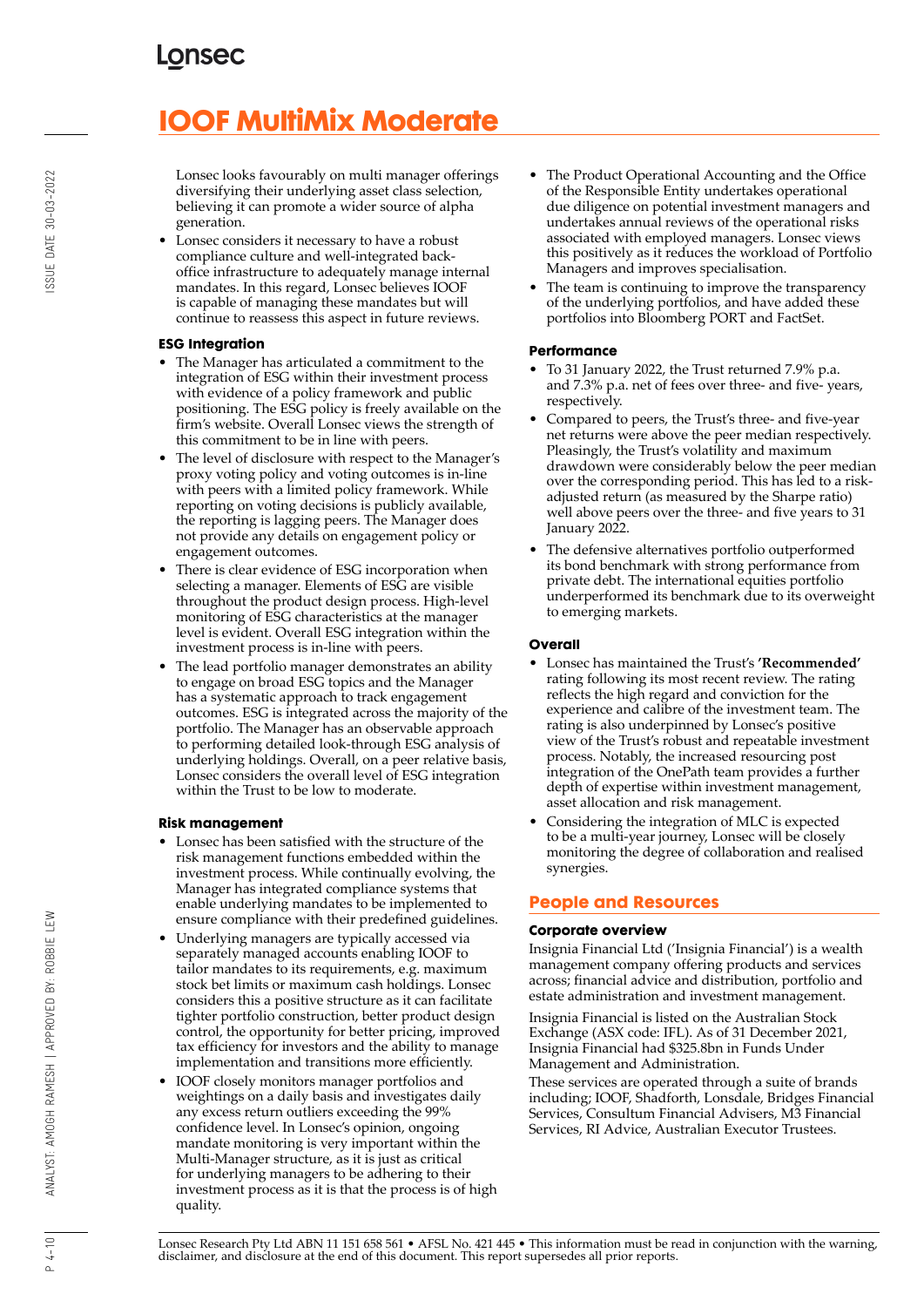## **IOOF MultiMix Moderate**

#### **Size and experience**

|                     |                                                               | <b>EXPERIENCE</b><br>INDUSTRY / |
|---------------------|---------------------------------------------------------------|---------------------------------|
| <b>NAMF</b>         | POSITION                                                      | <b>FIRM</b>                     |
| DANIFI FARMER       | CIO                                                           | 26/12                           |
| STANLEY YEO         | HEAD OF EQUITIES AND<br>DEPUTY CIO                            | 22/11                           |
| MANISH UTREJA       | PORTFOLIO MANAGER<br>SMART CHOICF AND<br>HEAD OF ALTERNATIVES | 22/2                            |
| SIMON GROSS         | HEAD OF PROPERTY                                              | 42/18                           |
| MARK D'ARCY-BFAN    | ASSFT MANAGER                                                 | 36/3                            |
| OSVALDO ACOSTA      | HEAD OF FIXED<br><b>INTEREST ASSETS</b>                       | 21/5                            |
| MARK NORDIO         | SENIOR MANAGER -<br>FIXED INTEREST ASSETS<br>AND STRATEGY     | 28/2                            |
| PAUL CRISCI         | PORTFOLIO MANAGER<br>(AUSTRALIAN EQUITIES)                    | 22/4                            |
| <b>I IAM WILSON</b> | PORTFOLIO MANAGER<br>(GLOBAL EQUITIES)                        | 18/2                            |
| <b>KERRY DUCF</b>   | <b>HFAD OF ASSFT</b><br><b>ALLOCATION</b>                     | 34/2                            |
| SIDNEY CHONG        | ASSET ALLOCATION<br>MANAGFR                                   | 31/2                            |

The investment team is further supported by Head of Investment Execution Rhodri Payne and Head of Portfolio Implementation David Djukanovic who has three additional members in his team.

The investment team conducts qualitative and quantitative research and provides overall data support and recommendations to the six-member Investment Management Committee ('IMC'). The IMC ultimately considers and approves asset allocation decisions and manager appointments.

The IMC meets bi-monthly or more frequently if required, and comprises Anthony Hodges (Chairman and External Member), Denise Allen and Mary-Anne Nunan (External Members). Daniel Farmer (CIO), Stanley Yeo (Deputy CIO) and Manish Utreja (Head of Alternatives). Osvaldo Acosta has been appointed as Secretary.

Back-office functions are performed by IOOF's Investment Operations Team. Compliance monitoring, custody, unit pricing, registry and financial reporting functions are outsourced to various parties including Insignia Financial and BNP Paribas; while transition management and implementation are performed by a panel of transition managers including Citi, Macquarie, UBS and State Street.

#### **Remuneration**

The investment team is rewarded with a combination of base salary and variable bonus. 70% of the bonus is assessed on fund performance relative to the relevant peer group over one and three year periods, with the other 30% awarded on qualitative factors such as team contribution and client servicing. Members of the investment team may choose to receive their bonus (up to 100% of the base salary) in IFL shares.

#### **Asset consultant**

IOOF has appointed Mercer as its primary external asset consultant since July 2017. The Manager will seek Mercer's consultancy services when performing due diligence on prospective and currently appointed underlying managers, designing neutral benchmarks, stress testing and performing various other risk management functions. Mercer will also provide strategic tilting advice.

## **Asset Allocation**

#### **Strategic asset allocation**

IOOF conducts a formal review of this Trust's SAA on an annual basis. The SAA decision is the single largest contributor to a portfolio's success and is critical for linking the Trust's objectives to investment opportunities. The Manager broadly identifies this process as having two stages. The first involves deciding the broad asset class exposure (core assets). The second stage involves deciding performance enhancing exposures (sub-sectors of core assets and illiquid assets). The process combines both qualitative and quantitative inputs and leverages the resources of Mercer.

IOOF utilises the Mercer Capital Market Simulator, a forecasting and simulation model which allows the integration of multiple global economies, granular analysis on fixed interest assets and rigorous testing of asset models. Mercer's SAA process also involves the Global Portfolio Toolkit, which undertakes risk-based scenario analysis.

Having identified an asset allocation that broadly meets the Trust's objectives, stress testing is applied to review performance under various macroeconomic conditions. This includes different inflationary and GDP environments, as well as extreme equity market simulations. This quantitative input is overlayed with IOOF's qualitative judgement, allowing the Manager to impart their views on the SAA.

The SAA is set from a long term perspective and reviewed on a periodic basis to ensure it remains appropriate. Peer group considerations are taken into account when setting the SAA, however other factors such as potential asset classes are also considered. The following table summarises the current benchmark asset allocations and the bands in which TAA can be

implemented as of 31 December 2021:

#### **Asset allocation**

| ASSET CLASS                | SAA<br><b>BENCHMARK</b> | MIN | MAX | <b>CURRENT</b><br>ALLOCATION |
|----------------------------|-------------------------|-----|-----|------------------------------|
|                            |                         |     |     |                              |
| AUSTRALIAN FOUITIFS        | 18%                     | 5%  | 30% | 16.4%                        |
| GLOBAL FOUITIES            | 22%                     | 10% | 35% | 21.6%                        |
| <b>AUSTRALIAN PROPERTY</b> | 7%                      | 0%  | 20% | 8.2%                         |
| GLOBAL PROPERTY            | 3%                      | 0%  | 20% | 2.3%                         |
| ALTERNATIVES - GROWTH      | 5%                      | 0%  | 15% | 6.8%                         |
| DIVERSIFIED FIXED INTEREST | 33%                     | 20% | 45% | 32.0%                        |
| ALTERNATIVE - DEFENSIVE    | 7%                      | 0%  | 20% | 8.2%                         |
| CASH                       | 5%                      | 0%  | 15% | 4.6%                         |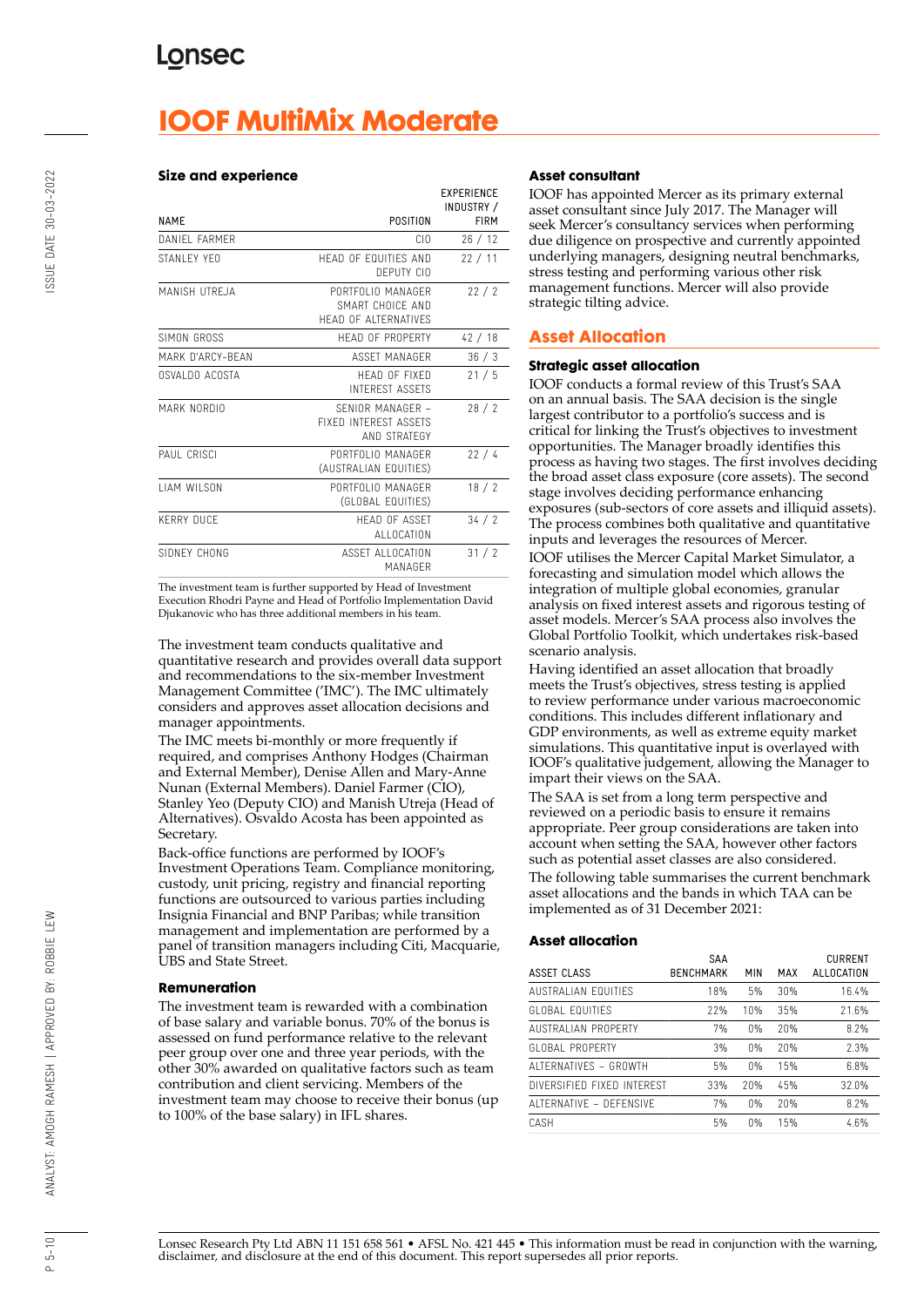# **IOOF MultiMix Moderate**

#### **Tactical/Dynamic asset allocation**

IOOF believes that traditional TAA (comprising a small number of asset class decisions) can be a source of unrewarded risk to investors. As such, IOOF engage in 'Strategic Tilting', or Dynamic Asset Allocation (DAA), whereby occasional deviations from SAA can be made when markets are at extremes. This approach is based on the Manager's view that occasionally, markets exhibiting periods of extreme over and undervaluation present opportunities to buy assets cheaply or reduce risk by selling assets that are overvalued. This is distinct from TAA, as it specifically aims to capture the price adjustment associated with long-term mean reversion. Strategic tilting decisions will have regard for a wide range of information sources, including advice from Mercer, monitoring of hedge funds, and market material from external research houses, investment banks and brokers.

## **Research Approach**

#### **Overview**

IOOF's integrated quantitative and qualitative investment process aims to establish a narrow universe of funds that have been filtered by various criteria including IOOF's house views on suitable styles of managers for given asset classes and managers rated highly by Mercer. Qualitative research then focuses on the firm's background and history, the key people and resources, investment style and strategy, portfolio construction, and constraints.

#### **Screening of Managers**

IOOF places a strong emphasis on active risk budgeting when in the Portfolio Construction process, and therefore identifies the type of managers/mandates required to fulfil particular roles within the available tracking error budget. As such, managers who would be unlikely to fulfil a certain role within the portfolio will be screened out. This approach allows IOOF to minimize the universe of products to a manageable size rather than considering all available managers in each asset class. For example, IOOF's house view on Australian equities is that well-resourced active managers, with strong alignment of interest between investment staff and investors with relatively low funds under management, are most likely to outperform, and so will dedicate the research effort to these types of managers as opposed to the entire Australian equity universe.

IOOF also has access to Mercer's Global Investment Manager Database ('GIMD') to enhance the scope of their research capability and as an additional tool for filtering to identify the most suitable funds. GIMD is an online database that encapsulates information ranging from manager research notes, historical performance statistics, ideas emerging in other markets, and economic research on approximately 5,300 managers and 26,000 funds.

Typically, IOOF will focus its research on managers rated B+ or higher by Mercer. However, the discovery of managers may be sourced through any source including Mercer, directly by IOOF, through existing networks and contacts with other industry participants, such as managers, consultants or superannuation plan operators. The IOOF investment team are encouraged to have a wide opportunity set for investment ideas.

#### **Research focus**

The list of potential managers identified as research priorities by the screening process will then be subject to additional research by the IOOF team before they can be included in a portfolio. This 'double' layer of manager research typically ensures that final funds in the portfolios have undergone a rigorous review process.

IOOF undertakes a mix of both qualitative and quantitative research. From a qualitative perspective, IOOF considers factors such as the firm's background and history, financial position, the calibre of key decision makers and the depth of available resources, investment strategy and style, idea generation and portfolio construction processes and implementation constraints. The types of quantitative analysis conducted will include various types of performance, return and style based analytics and various types of portfolio holdings based attribution, and risk factor analytics.

## **Portfolio Construction**

#### **Overview**

IOOF's primary objective with respect to the determination of manager weightings is to achieve a style neutral portfolio free from any undesired systematic style, capitalisation or other factor biases relative to the relevant benchmark. Manager weightings are also determined via an assessment of contribution to total active risk to ensure no one manager has a disproportionate expected contribution. However, a manager's contribution to total active risk is not considered in isolation but with reference to the correlation of its excess returns with other managers and the objective of the product.

To summarise the actual portfolio construction process, in the first instance, active risk and return targets are set for the Trust's risk profile. The tracking error or risk budget is then apportioned between allowable asset classes based on IOOF's house views of the available risks and opportunities. Finally, managers are selected and blended to fill the risk budget, with each manager's contribution to risk being commensurate with their expected contribution to the alpha target. The number and style of managers within each asset class are also pre-determined according to IOOF's house view. Manager blending is conducted following both qualitative and quantitative assessments. The qualitative analysis includes a comparative analysis of each manager and the diversification benefits they offer. Quantitative analysis includes factors such as; correlation, historical returns, style biases, capitalisation analysis, regression analysis and various risk analytics. Prior to submitting a manager recommendation to the IMC, the recommendation is peer-reviewed by the Investment Manager Peer Review Group. This group consists of senior investment professionals (Chief Investment Officer and Portfolio Managers) that are ultimately responsible for the review of manager proposals before being formally considered by the IMC. This ensures any manager proposal to the IMC has been rigorously peer-reviewed as a means of quality control and to minimise individual bias and subjectivity. It is also a means to consider the manager proposal in a total portfolio context.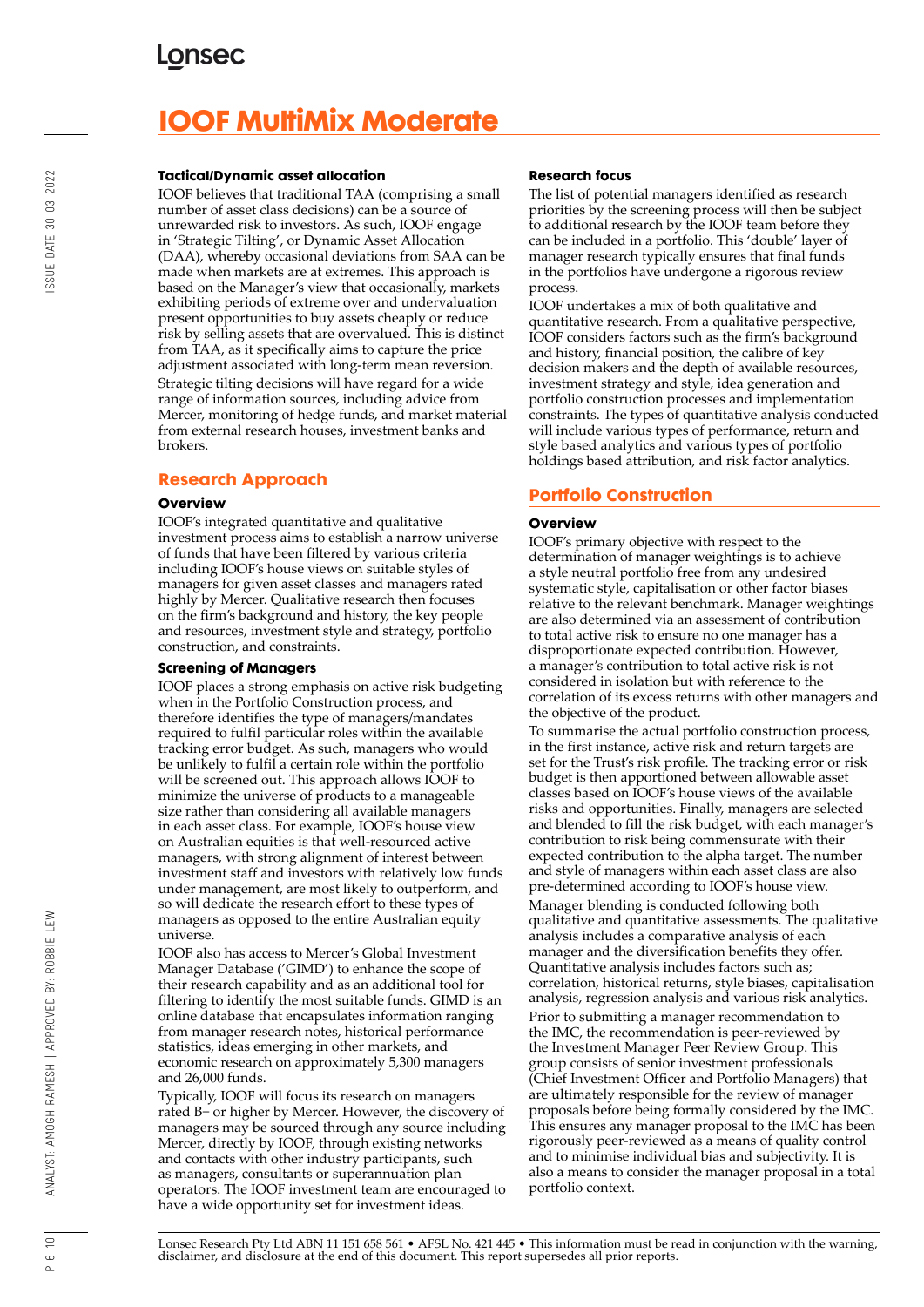# **IOOF MultiMix Moderate**

### **Underlying manager allocation**

The following summarises the underlying managers within the Trust as of 31 December 2021. Consistent with IOOF's aim of broad style neutrality, there is a selection of managers with varying investment styles within each asset class.

## Australian Equities

- Northcape Capital
- Legg Mason Martin Currie
- Boutique Manager Portfolio Bio Science Managers,
- Selector Investment Management
- Vinva Investment Management Ltd
- AllianceBernstein L.P.
- OC Funds Management
- Acorn Capital
- Quest Asset Partners
- Invesco Australia
- Plato
- Lazard

### Global Equities

- Antipodes Global Investment Partners
- Wellington Management Company, LLP
- Alphinity
- TT International
- EAM Investors
- THB International
- Northern Trust
- Royal London

#### Australian Listed Property

- Fidante Partners
- Legg Mason Martin Currie

## Global Listed Property

- Pendal
- Cohen & Steers Capital Management, Inc.
- Resolution Capital Limited

## Australian Unlisted Property

• IOOF Investment Services Ltd

#### Australian Fixed Interest

- Janus Henderson Global Investors
- Western Asset Management
- Ardea Investment Management
- Metrics Credit Partners

#### Global Fixed Interest

- PGIM Australia Pty Ltd
- Brandywine Global Investment Management
- Bentham
- Stone Harbor
- Western Asset Management

## Alternatives – Growth

- Pantheon Ventures (Guernsey) Ltd
- Benefit Street Partners
- Riverstone Holdings LLC
- The Blackstone Group
- LGT Capital Partners
- Mount Kellett Capital Partners, L.P.
- nabInvest Capital Partners Pty Ltd
- Newbury Partners LLC
- Performance Equity Management, LLC
- Continuity Capital Partners Ltd
- Perry Partners International Inc.
- ONCAP
- CHAMP Group
- Warburg Pincus
- Metrics Credit Partners
- **Berkshire**

### Alternatives – Defensive

- Infrastructure Capital Group
- EIG Global Energy Partners
- GSO Capital Partners
- Highstar Capital
- Pinebridge
- Metrics Credit Partners
- Palisade Investment Partners
- Tanarra

### Cash

- Janus Henderson Global Investors
- IOOF Investment Services Ltd
- Pendal

## **Risk Management**

#### **Risk limits**

All underlying managers are subject to constraints as specified in an investment management agreement. Most underlying managers are accessed via separately managed accounts. This enables IOOF to tailor mandates to its requirements, for example, maximum stock bet limits or maximum cash holdings.

The risk tools employed by IOOF include Bloomberg, Factset, and BARRA. Risk analysis is also completed by Mercer, whenever a change to the portfolio is proposed.

## **Risk monitoring**

The IOOF investment manager monitoring process consists of a number of prescribed stages. This includes the review of monthly investment reports, review of quarterly manager questionnaires, formal quarterly manager interviews, quarterly manager review notes, ongoing quantitative performance analytics, and ongoing review of external research. Quarterly Manager Questionnaires cover not only risk and performance but also any changes or developments in people or processes. Formal manager interviews (and site visits where practical) are also conducted on an ad-hoc basis where required.

Manager weightings are monitored on a daily basis and are rebalanced on an ongoing basis using cashflows. Using cashflows in this way means that active rebalancing of the portfolio is rarely required which minimises turnover and transaction costs/tax implications.

Product Operational Accounting and the Office of the Responsible Entity works with the Investment Team to review and assess the operational capabilities of all manager appointments.

 $P 7 - 10$ 

ANALYST: AMOGH RAMESH | APPROVED BY: ROBBIE LEW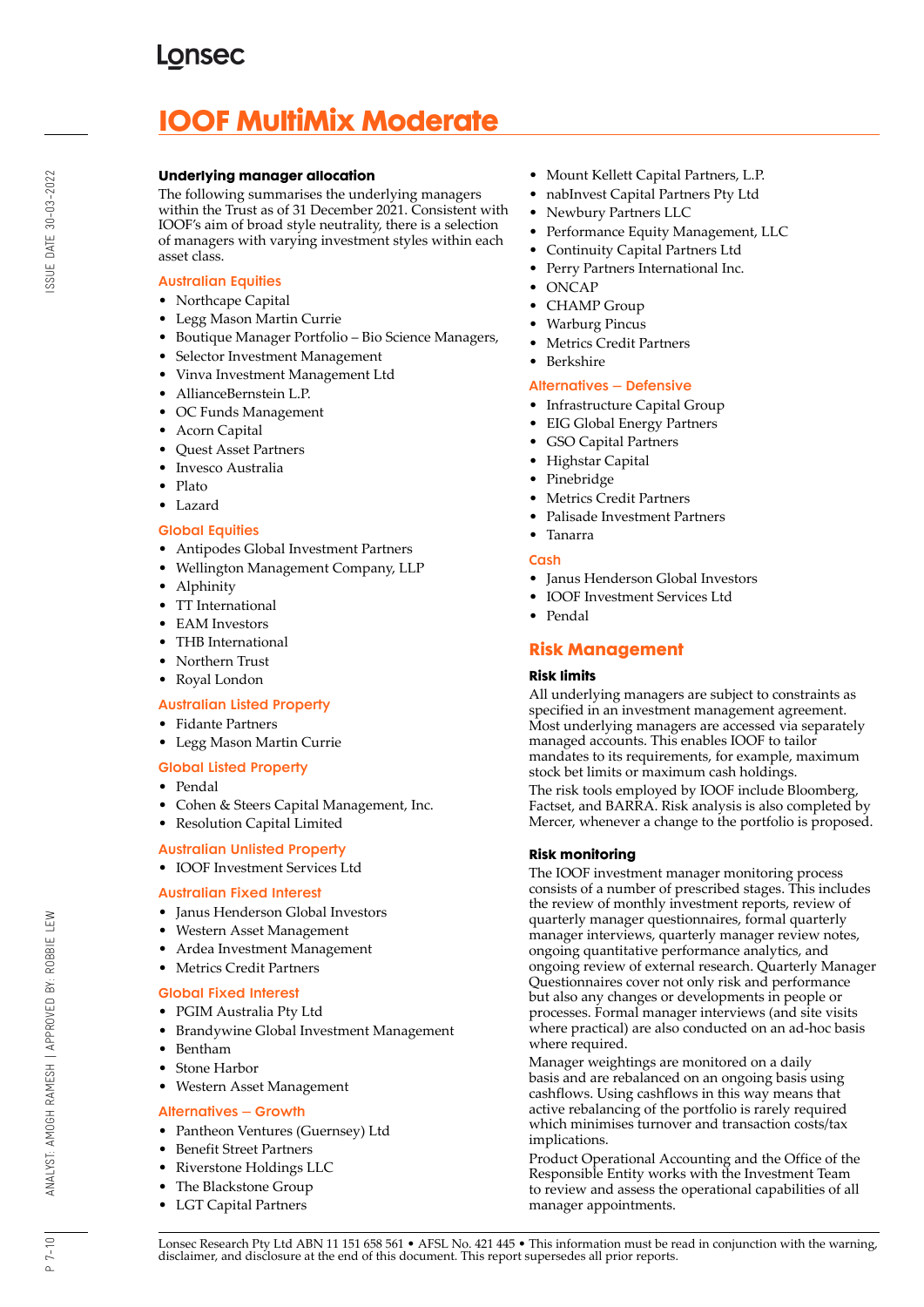## **LONSEC**

## **IOOF MultiMix Moderate**

This team also monitors, reviews and assesses the operational risks associated with employed Investment Managers on an annual basis.

Operational due diligence includes a review of the systems, policies, processes and resources managers have in place to monitor and manage operational risk exposures. Reviews typically focus on the below areas:

- Professional indemnity insurance
- Auditing Practices (with reference to GS007 requirements)
- Organisational structures
- Business Continuity Management
- Policy Summaries
- Risk Management Approaches
- Investment Compliance
- Breaches & Incidents

#### **Implementation**

Portfolio allocations are monitored daily and rebalanced as necessary (subject to a tolerance range of +/-3% at the asset class level and +/-5% at the manager level). Cashflows are actively used to rebalance the portfolio on an ongoing basis, so the tolerance bands are rarely breached. Cashflows are allocated using a proprietary cashflow management system which allows for straight through processing to underlying investment managers.

External transition managers are appointed from a panel at 'arms length' to ensure that objectivity is maintained. Custody, unit pricing, registry and financial reporting functions are outsourced to various parties including IOOF and BNP Paribas.

#### **Currency management**

The Manager has discretion in what portion of its underlying portfolio will be hedged back to the Australian Dollar. Consequently, returns will often be partially affected by movements in the Australian Dollar versus other currencies globally.

Currency hedging will typically take place within the underlying mandates, with the exception of the global equities asset class where currency hedging is undertaken via an overlay on the aggregate portfolio.

#### **Risks**

**An investment in the Trust carries a number of standard investment risks associated with investment markets. These include economic, market, political, legal, tax and regulatory risks. Investors should read the PDS before making a decision to invest or not invest. Lonsec considers the major risks to be:**

#### **Market risk**

Investment returns are influenced by the performance of the market as a whole. This means that your investments can be affected by things like changes in interest rates, investor sentiment and global events, depending on which markets or asset classes you invest in and the timeframe you are considering.

#### **Security and investment-specific risk**

Within each asset class and each fund, individual securities like mortgages, shares, fixed interest securities or hybrid securities can be affected by risks that are specific to that investment or that security. For example,

the value of a company's shares can be influenced by changes in company management, its business environment or profitability. These risks can also impact on the company's ability to repay its debt.

#### **Currency risk**

Investments in global markets or securities which are denominated in foreign currencies give rise to foreign currency exposure. This means that the value of these investments will vary depending on changes in the exchange rate.

#### **Other risks**

Please refer to the Trust's PDS for more details on items identified by the Responsible Entity and Manager including Liquidity Risk, Counterparty Risk, Legal and Regulatory Risk.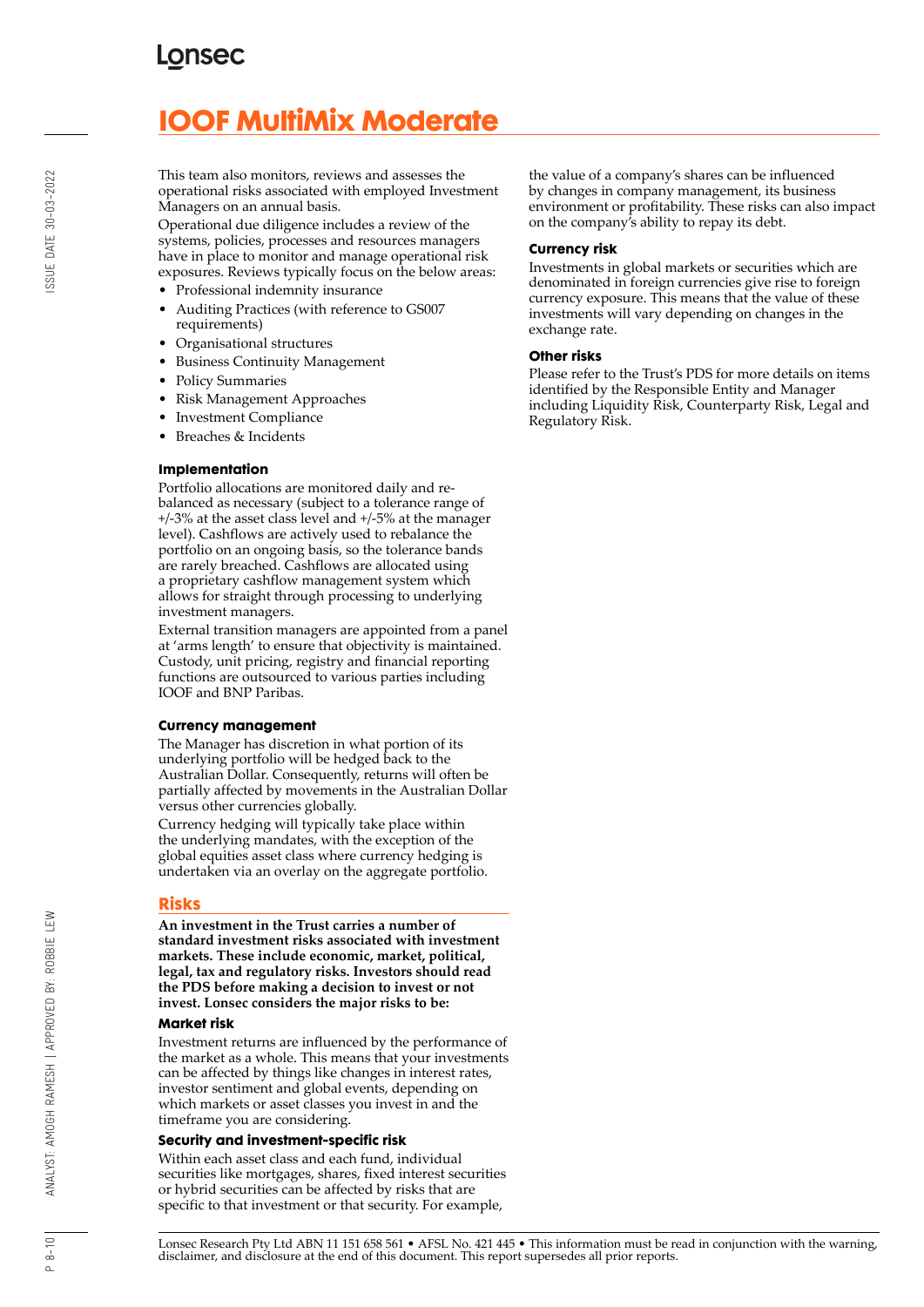# **IOOF MultiMix Moderate**

## **Quantitative Performance Analysis - annualised after-fee % returns (at 31-1-2022)**

### **Performance metrics**

| נטוושוועט ווערוויטוו        |             |             |             |             |             |             |         |             |
|-----------------------------|-------------|-------------|-------------|-------------|-------------|-------------|---------|-------------|
|                             | 1 YR        |             | 3 YR        |             | 5 YR        |             | 10 YR   |             |
|                             | <b>FUND</b> | PEER MEDIAN | <b>FUND</b> | PEER MEDIAN | <b>FUND</b> | PEER MEDIAN | FUND    | PEER MEDIAN |
| PERFORMANCE (% PA)          | 8.57        | 7.09        | 7.91        | 6.50        | 7.26        | 5.78        | 7.84    | 7.12        |
| STANDARD DEVIATION (% PA)   | 4.10        | 4.62        | 5.78        | 7.29        | 4.97        | 6.14        | 4.54    | 5.51        |
| EXCESS RETURN (% PA)        | 0.94        | $-0.48$     | 0.22        | $-1.11$     | 0.10        | $-1.34$     | $-0.38$ | $-1.02$     |
| OUTPERFORMANCE RATIO (% PA) | 58.33       | 41.67       | 52.78       | 44.44       | 51.67       | 41.67       | 45.83   | 44.58       |
| WORST DRAWDOWN (%)          | $-2.04$     | $-2.49$     | $-8.15$     | $-11.39$    | $-8.15$     | $-11.39$    | $-8.15$ | $-11.43$    |
| TIME TO RECOVERY (MTHS)     | <b>NR</b>   | <b>NR</b>   | 8           | 10          | 8           | 10          | 8       | 10          |
| SHARPE RATIO                | 2.08        | 1.47        | 1.27        | 0.82        | 1.24        | 0.77        | 1.31    | 0.94        |
| INFORMATION RATIO           | 0.61        | $-0.34$     | 0.12        | $-0.66$     | 0.07        | $-0.85$     | $-0.31$ | $-0.58$     |
| TRACKING ERROR (% PA)       | 1.53        | 1.73        | 1.83        | 1.93        | 1.53        | 1.64        | 1.23    | 1.55        |

PRODUCT: IOOF MULTIMIX MODERATE

LONSEC PEER GROUP: MULTI-ASSET - 41-60% GROWTH ASSETS - MULTI-MANAGER PRODUCT BENCHMARK: LONSEC STRATEGIC MULTI-ASSET (TRADITIONAL) 50% GROWTH INDEX

CASH BENCHMARK: BLOOMBERG AUSBOND BANK BILL INDEX AUD

TIME TO RECOVERY: NR - NOT RECOVERED, DASH - NO DRAWDOWN DURING PERIOD





LONSEC STRATEGIC MULTI-ASSET (TRADITIONAL) 50% GROWTH INDEX

## **Risk-return chart over three years**



· IOOF MULTIMIX MODERATE

◆ LONSEC STRATEGIC MULTI-ASSET (TRADITIONAL) 50% GROWTH INDEX

**APEER MEDIAN** 

· PEERS

## **Quartile chart — performance**



**AIOOF MULTIMIX MODERATE** 

· LONSEC STRATEGIC MULTI-ASSET (TRADITIONAL) 50% GROWTH INDEX

N: NUMBER OF ACTIVE FUNDS

## **Quartile chart — risk**



**AIOOF MULTIMIX MODERATE** 

· LONSEC STRATEGIC MULTI-ASSET (TRADITIONAL) 50% GROWTH INDEX

N: NUMBER OF ACTIVE FUNDS